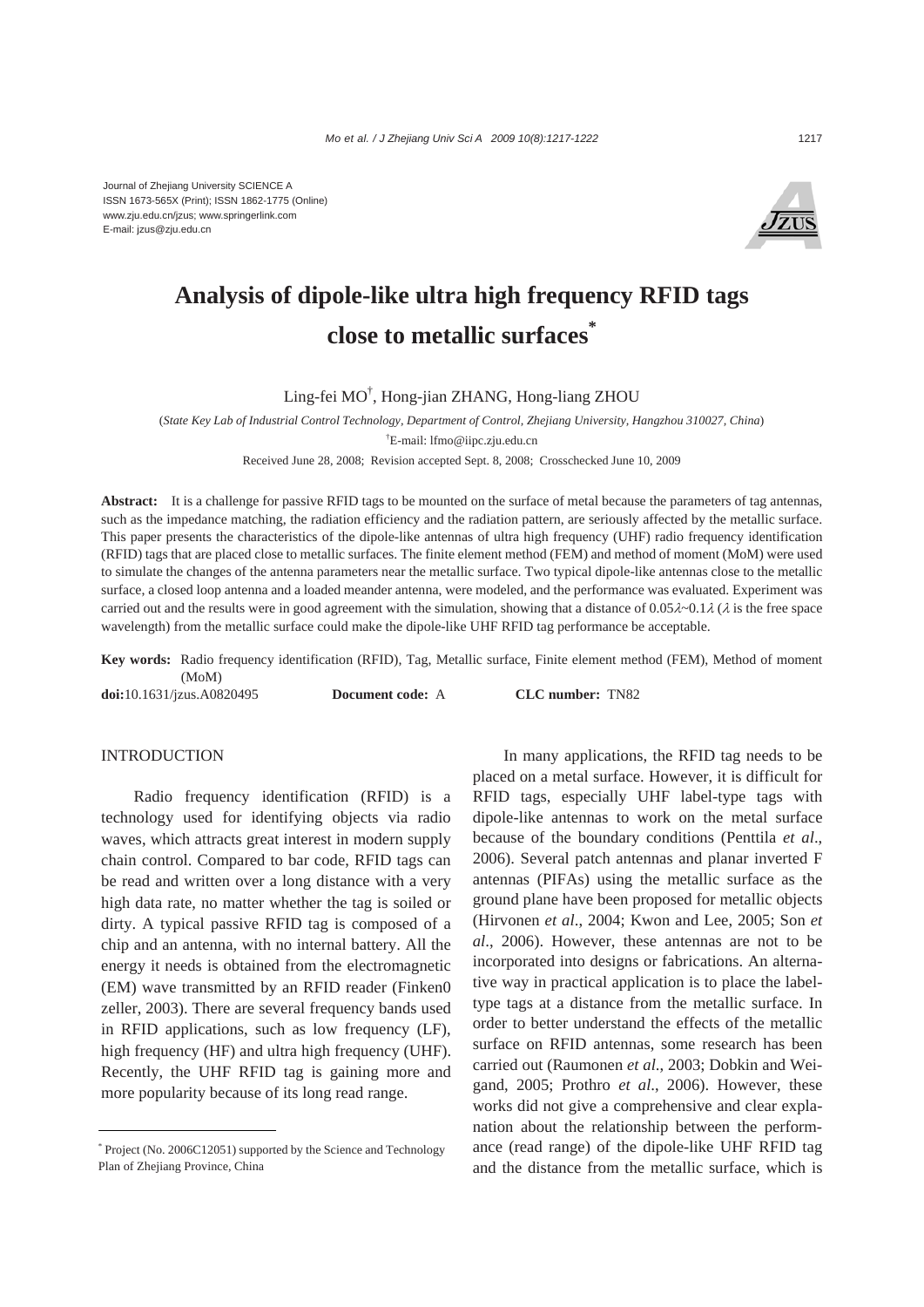instructive and necessary in engineering application. Mo and Zhang (2007) introduced that a 0.25λ, rather than  $0.5\lambda$ , distance from the metallic surface makes the dipole-like RFID tag antenna obtain more energy to power up the chip due to the boundary conditions. However, in UHF RFID applications, usually the distances below  $0.25\lambda$  are the most interesting because of the space limitation.

This paper aims to study the performance of UHF RFID tags with dipole-like antennas close to the metallic surface with distances less than  $0.25\lambda$  and to explain technically the relationship between the performance and the distance in detail. Two EM simulation methods were used, and all the parameters (such as the power transmission coefficient, the radiation efficiency and the directivity) that affect the performance of tags with the change of the distance between the tag and the metallic surface were simulated and measured.

#### THEORETICAL ANALYSIS

For a detailed analysis, the performance of the RFID tag is evaluated by calculating the parameters of the tag antenna. The most important criterion of RFID tag performance is its read range, which is determined by two limitations—the maximum distance at which the tag can receive enough power to activate the chip and the maximum distance at which the reader can detect the scattered signal. Because the sensitivity of the reader is much higher than that of the tag, the read range is mainly determined by the first limitation (Rao *et al*., 2005a). According to the Friis equation, the maximum read range of the tag can be written as

$$
r = \frac{\lambda}{4\pi} \sqrt{\frac{P_t G_t G_r \tau}{P_{\text{th}}}},\tag{1}
$$

where  $\lambda$  is the free space wavelength,  $P_t$  is the power transmitted by the reader,  $G_t$  is the gain of the reader antenna,  $G_r$  is the gain of the tag antenna,  $\tau$  is the power transmission coefficient between the tag antenna and the chip, and  $P_{\text{th}}$  is the threshold power of the chip. We have

$$
G_{\rm r}=D_{\rm r}e_{\rm r},\tag{2}
$$

where  $D_r$  is the directivity of the tag antenna and  $e_r$  is the radiation efficiency of the antenna. If the chip impedance is  $Z_c=R_c+jX_c$  and the antenna impedance is  $Z_a=R_a+iX_a$ , then the power transmission coefficient can be written as (Rao *et al*., 2005b)

$$
\tau = \frac{4R_{\rm e}R_{\rm a}}{|Z_{\rm e} + Z_{\rm a}|^2}, \quad 0 \le \tau \le 1.
$$
 (3)

Because  $P_t$ ,  $G_t$  and  $P_{th}$  cannot be changed by the metallic surface close to the tag, the read range of the tag is determined by the power transmission coefficient  $\tau$ , the radiation efficiency  $e_r$  and the directivity of the tag antenna *D*r.

When the RFID tag is attached to the metallic surface, the major factor that reduces RFID tag performance is the boundary conditions, which make the EM wave reflect from the metal surface with a phase reversal (Cheng, 1992; Reitz *et al.*, 1992). This phase reversed reflection wave cancels the incident wave and reduces the energy the tag antenna obtains to make the chip active. The electric field near the metallic surface is of a standing-wave pattern, as given in Fig.1 (Fawwaz, 2001).



**Fig.1 Standing-wave pattern of the electric field near the metallic surface**

Therefore, when the tag antenna is placed close to the metallic surface, its radiation efficiency is seriously decreased because of the boundary conditions. At the same time, the metallic surface near the antenna changes its impedance matching and decreases its power transmission coefficient. Compared to the radiation efficiency and the power transmission coefficient, the directivity of the antenna keeps high when the distance from the metallic surface is very small. According to the basic antenna theory, for a dipole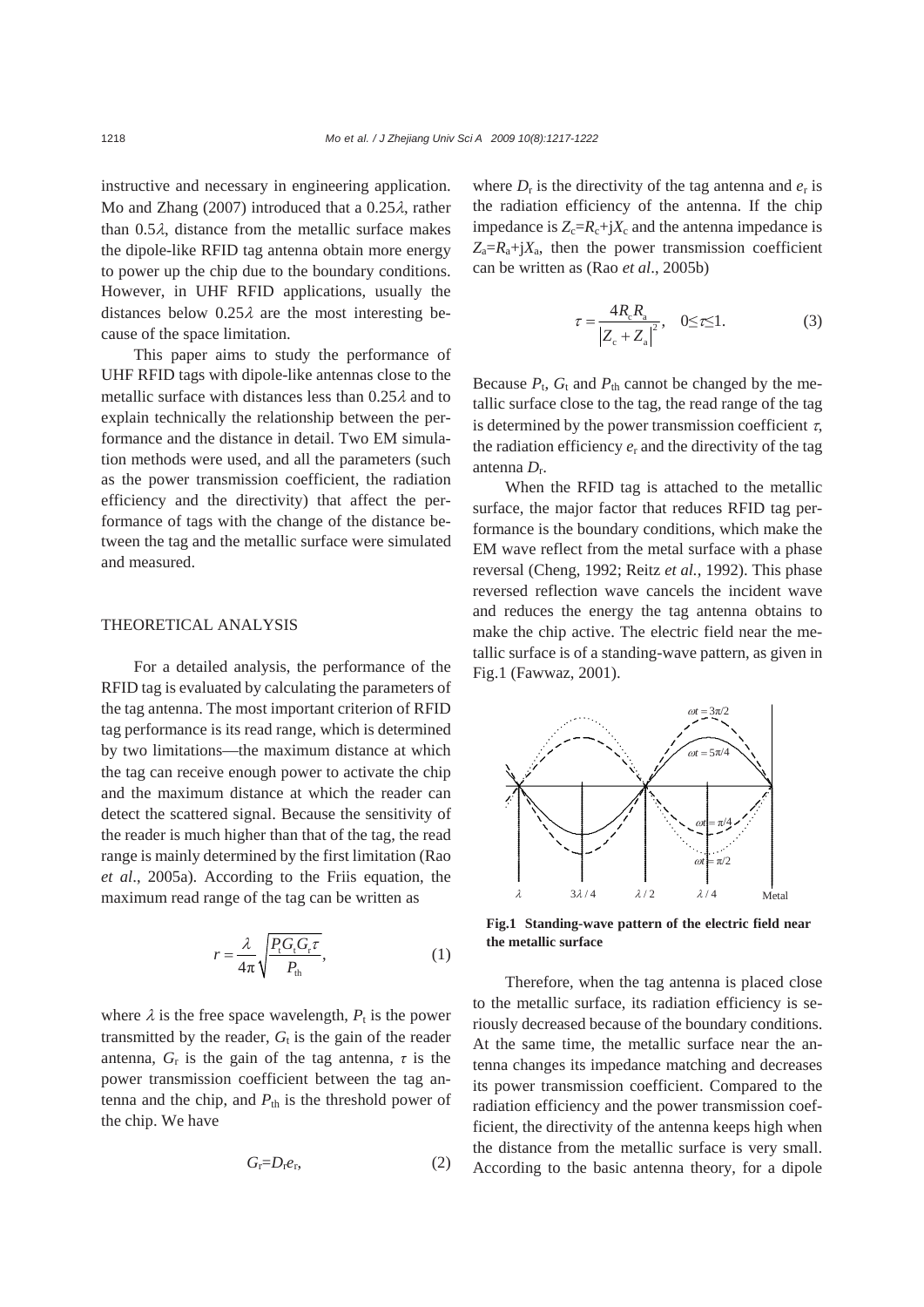antenna, the metal plate acts as a flat sheet reflector and the antenna gain or directivity is enhanced when the distance is less than 0.25λ (Kraus and Marhefka, 2003).

However, all above are theoretical analyses but no quantitative data on the distance of real RFID tags from the metallic surface with acceptable performance are available. Moreover, the quantitative changes of the tag antenna parameters with different distances close to the metallic surface are very important for understanding the performance of the tags. So, two EM simulation methods were used to analyze these changes quantitatively by calculating the changes of the antenna parameters mentioned above.

#### EM SIMULATIONS

Simulations were made with the finite element method (FEM) and the method of moment (MOM). Two typical RFID tags, a closed loop antenna and a loaded meander antenna, were modeled near the metal plate. The closed loop antenna is a reference design of Texas Instruments for its Gen2 RFID chip, whose impedance is about 13.5−j60 Ω at 915 MHz (Texas Instruments, 2006). The loaded meander antenna was specified by Rao *et al*.(2005b), matching to the chip of Philips' EPC 1.19 G2 RFID ASIC with an impedance of 17.5−j350 Ω at 868 MHz. Both of these two types of dipole-like antennas are the most commonly used antennas for RFID tags. Their dimensions are illustrated in Figs.2a and 2b, respectively. The substrate used for the closed loop antenna is polythylene terephthalate (PET) with a dielectric permittivity of 3.9 and the substrate used for the loaded meander antenna is polyester with a dielectric permittivity of 3.5. The closed loop antenna is designed for North America (902~928 MHz) while the loaded meander antenna is designed for Europe (866~869 MHz).

The size of the metal plate was 200 mm×200 mm. The tags were modeled with a close distance to the metal plate ranging from 0 to 5 mm with a step of 1 mm, from 5 to 40 mm  $(0.125\lambda)$  with a step of 5 mm and from 40 to 80 mm  $(0.25\lambda)$  with a step of 10 mm. The simulation setup is illustrated in Fig.3.

Through FEM and MoM, the parameters of the two tag antennas close to the metallic surface were calculated. Simulation results for the power



**Fig.2 The schematic and dimension parameters for the two typical RFID tags. (a) Closed loop antenna; (b) Loaded meander antenna**

*t*s: substrate thickness, *t*a: antenna trace thickness



**Fig.3 The setup for simulation**

transmission coefficient, the radiation efficiency and the directivity are shown in Figs.4a~4c. The power transmission coefficient and the radiation efficiency increased rapidly when the distance increased from 0 to 0.1λ. With further increase of the distance, the power transmission coefficient and the radiation efficiency changed slowly to the values in free space. In contrast to the power transmission coefficient and the radiation efficiency, the directivity of the antennas at  $\varphi$ =0 and  $\theta$ =0 ( $\varphi$  is the angle rotated away from the *x* axis, and  $\theta$  is the angle rotated away from the *z* axis) sharply increased from a certain value, not zero, to the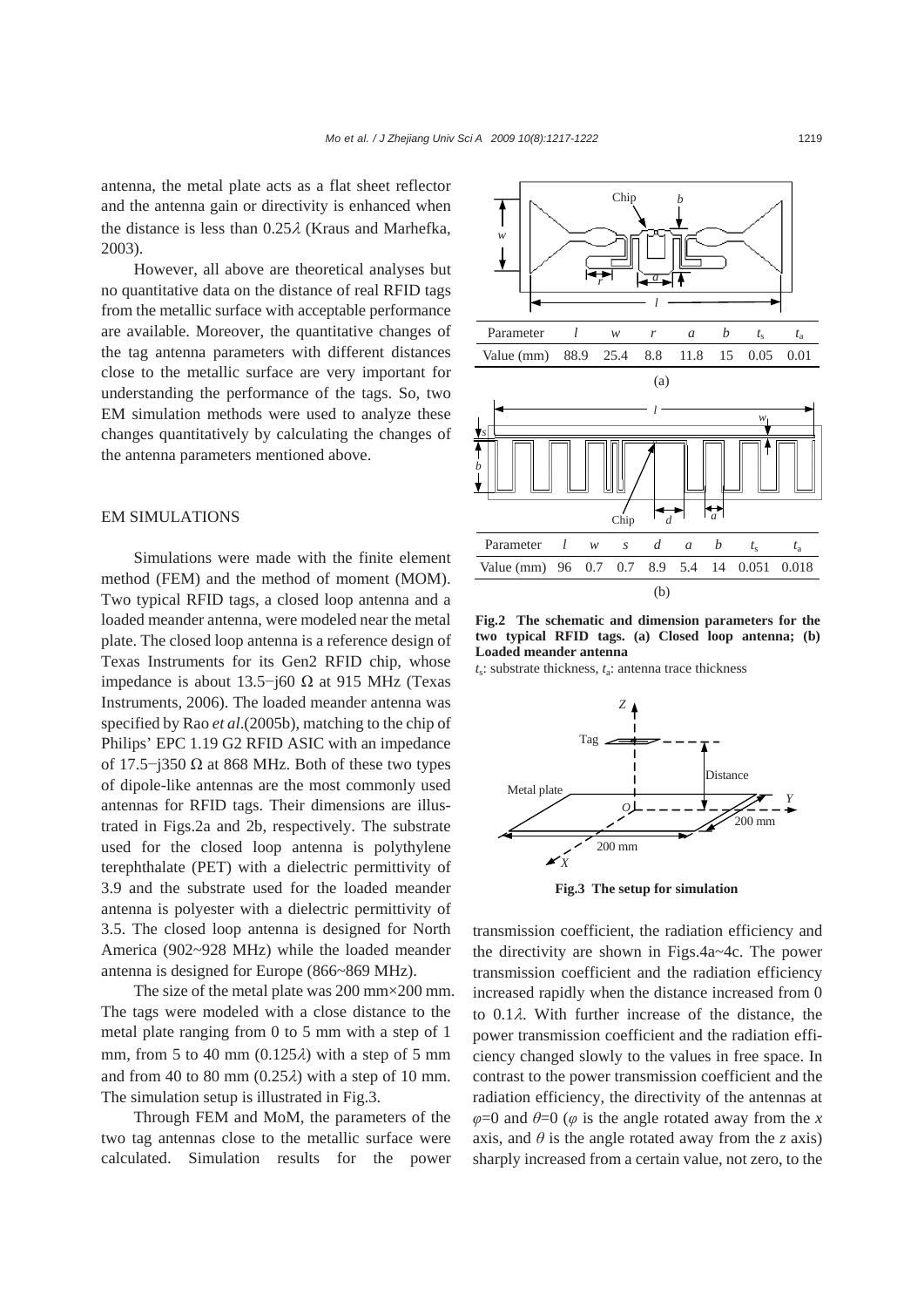

**Fig.4 Simulated results for the two typical dipole-like RFID tags near the metallic surface by using the finite element method (FEM) and the method of moment (MOM). (a) Power transmission coefficient; (b) Radiation efficiency; (c) Directivity** ( $\varphi$ =0,  $\theta$ =0); (d) Read range

maximum value with the distance increasing from 0 to several millimeters. Then, the directivity decreased slowly. When the distance was between 0 and  $0.25\lambda$ , the directivity of the antenna was higher than that in free space because of the reflection effect of the metallic surface.

The read ranges of the tags, with a minimum chip turn-on power of −10 dBm and a reader power of 4 W EIRP (effective isotropically radiated power), were evaluated in Fig.4d, showing that the performance of the tags close to the metallic surface increased rapidly when the distance increased from 0 to  $0.1\lambda$  and reached the value in free space at the distance around 0.05 $\lambda$ . When the distance was between 0.1 $\lambda$  and 0.25 $\lambda$ , the read ranges kept steady and were much better than those in free space.

#### **EXPERIMENTS**

Two dipole-like UHF RFID tags, a closed loop dipole-like antenna and a meander loaded dipole-like

antenna, were used in the experiment. The reader was a handheld RFID Reader MC9090-G of Symbol Technology®. The working frequency of the reader was between 902 and 928 MHz and the output power was 4 W EIRP. The tags were placed on the surface of metal plates with different distances and the read ranges of the tags were tested. Fig.5 shows the experiment setup.

Three steel plates with different sizes, 300 mm $\times$ 300 mm, 200 mm×200 mm, and 100 mm×100 mm, were used for the experiment. The tags were placed with close distances to the steel plates ranging from 0 to 40 mm with a step of 5 mm and from 40 to 80 mm with a step of 10 mm. The read ranges of the two tags placed close to the metal plates of different sizes are plotted in Fig.6. It is easy to see that when the tags were attached directly to the surface of the metal plate, their read ranges were zero. However, with a small increase of the distance, the read ranges of the tags increased rapidly. When the distance between the tags and the metal plates was about  $0.05\lambda$ , the performance was almost the same as that with no metal plate. When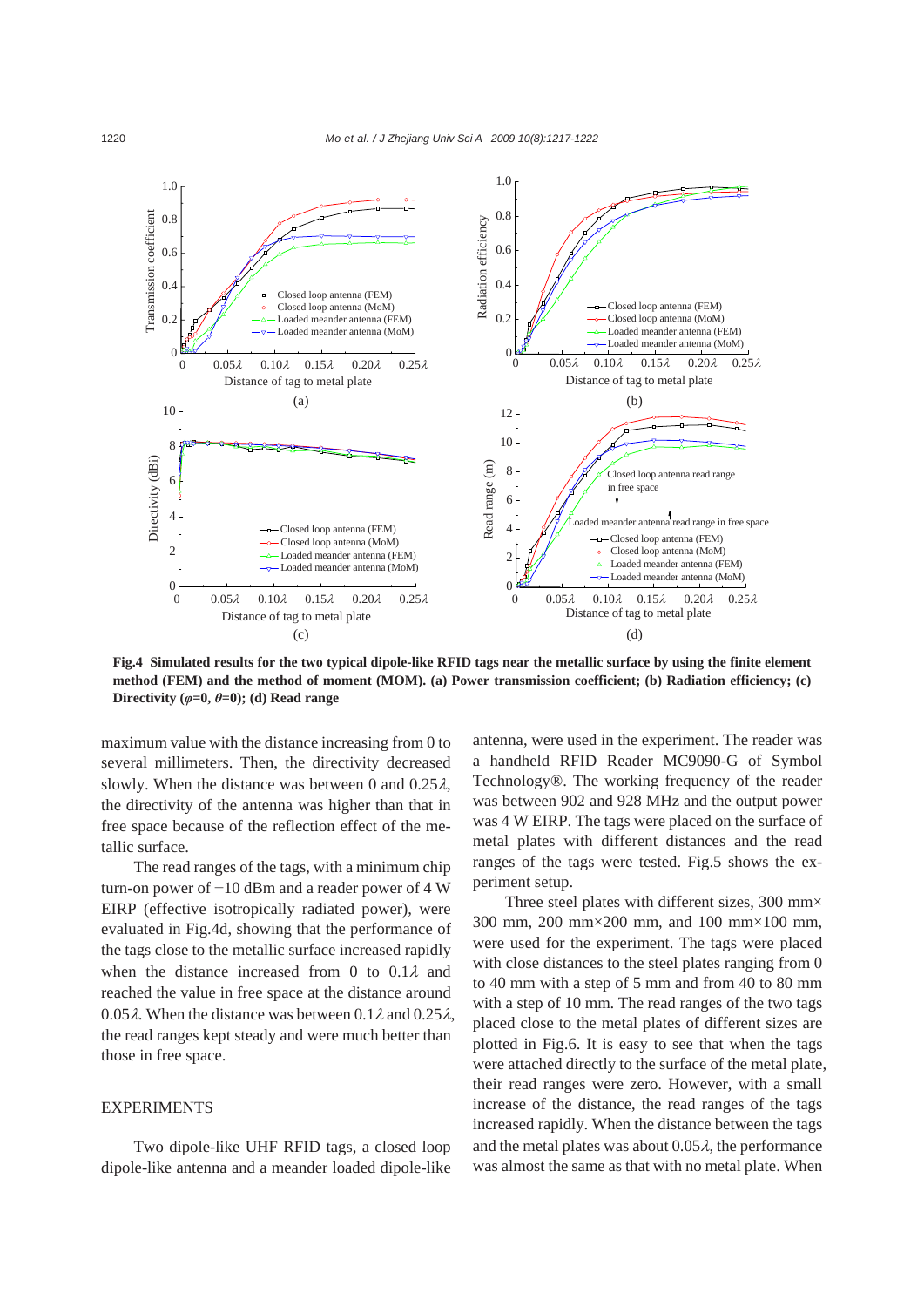

**Fig.6 The measurement results of the performance of the RFID tags on metal plates of different sizes when the distance is less than 0.25**λ*.* **(a) Closed loop antenna; (b) Loaded meander antenna**

the distance was between  $0.1\lambda$  and  $0.25\lambda$ , the performance was better than that with no metal plate. This result was consistent with the simulation result.

Compared with the simulation result, the performance of the tags in the measurement is acceptable with a smaller distance from the metallic surface. This is because the bandwidth of the reader was 902~928 MHz, while the simulation was only at the frequency of 915 or 868 MHz. This wider bandwidth somewhat overcomes the effect of impedance matching detuning.

#### **CONCLUSION**

The performance of UHF RFID tags with dipolelike antennas close to the metallic surface has been analyzed. By EM simulations of FEM and MoM, two typical dipole-like antennas for UHF RFID tag have been modeled near the metallic surface, and the variations in the parameters of the antennas with the change of the distance from the metallic surface have been studied. The experimental results were in good agreement with the simulation. Three findings can be concluded as follows:

(1) With a very short distance from the metallic surface, about  $0.05\lambda \sim 0.1\lambda$ , the performance of the tag increases to be in an acceptable level because the power transmission coefficient and the radiation efficiency increase rapidly and the directivity remains high. Therefore, if the dipole-like RFID tag has to be placed on metallic objects, a distance between  $0.05\lambda$ and  $0.1\lambda$  could be used according to the read range demands.

(2) Because of the slow increase of the power transmission coefficient and the radiation efficiency, the performance of the tag is stable when the distance between the tag and the metallic surface changes from  $0.1\lambda$  to  $0.25\lambda$ . Moreover, the maximum value is located in this range.

(3) If the impedance matching could be designed to be less affected by the metallic surface or be designed specifically for the metallic surface, a very close distance (less than  $0.05\lambda$ ) from the metallic surface could be achieved with acceptable performance.

### ACKNOWLEDGEMENTS

We gratefully acknowledge Dr. Chun-fang Qin, Dr. Yue-fang Hua, Master Qi Chen, Master Lei Rao, and Master Zi-qi Wang for their collaboration in the research.

#### **References**

- Cheng, D.K., 1992. Fundamentals of Engineering Electromagnetics. Prentice Hall, New York, p.304-330.
- Dobkin, D.M., Weigand, S.M., 2005. Environmental Effects on RFID Tag Antennas. IEEE MTT-S Int. Microwave Symp. Digest, p.135-138. [doi:10.1109/MWSYM.2005. 1516541]